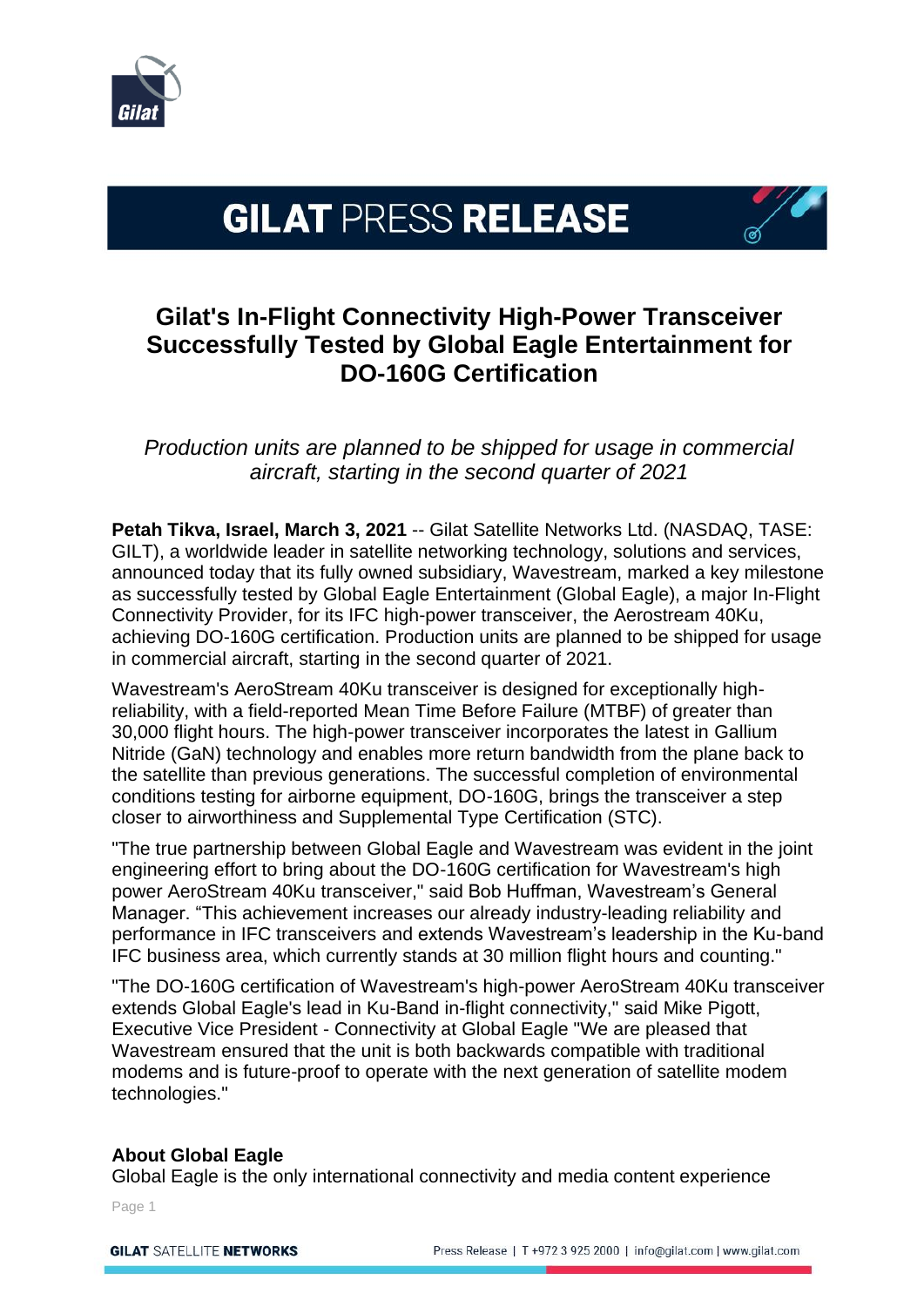

organization. The company serves consumers beyond the reach of normal telecom and cable providers, bringing a digital world of connected entertainment to the aviation, maritime, enterprise and government markets. Through its intelligent leadership, investment in innovation and comprehensive product suite, it commands an envious position as an open platform single-source provider and blended solution partner.

Global Eagle connects thousands of aircraft, ships and enterprise sites across the globe, combining a complete entertainment streaming solution. The company actively engages with humanitarian projects to support a better world bringing instant connectivity solutions to disaster incidents and areas of poverty.

Follow Global Eagle on LinkedIn and Twitter for insights and regular updates.

#### **About Wavestream**

Wavestream, a Gilat subsidiary is the industry leader in the design and manufacture of next generation satellite communications high power transceivers for In Flight Connectivity, Ground Mobility and Gateway markets. Since 2001, we provide system integrators with field-proven, high performance Ka, Ku and X band Solid State Power Amplifiers (SSPAs), Block Upconverters (BUCs), Block Down Converters and Transceivers. We design, manufacture and repair our products in-house and have delivered over 40,000 systems in the past 15 years. Wavestream products provide high quality and reliability under the harshest environmental conditions and we are currently certified to ISO 9001:2008 and AS9100D standards. For further details please visit www.wavestream.com

### **About Gilat**

Gilat Satellite Networks Ltd. (NASDAQ: GILT, TASE: GILT) is a leading global provider of satellite-based broadband communications. With 30 years of experience, we design and manufacture cutting-edge ground segment equipment, and provide comprehensive solutions and end-to-end services, powered by our innovative technology. Delivering high value competitive solutions, our portfolio comprises of a cloud based VSAT network platform, high-speed modems, high performance on-themove antennas and high efficiency, high power Solid State Amplifiers (SSPA) and Block Upconverters (BUC).

Gilat's comprehensive solutions support multiple applications with a full portfolio of products to address key applications including broadband access, cellular backhaul, enterprise, in-flight connectivity, maritime, trains, defense and public safety, all while meeting the most stringent service level requirements. Gilat controlling shareholders are the FIMI Private Equity Funds. For more information, please visit: [www.gilat.com](http://www.gilat.com/)

*Certain statements made herein that are not historical are forward-looking within the meaning of the Private Securities Litigation Reform Act of 1995. The words "estimate", "project", "intend", "expect", "believe" and similar expressions are intended to identify forward-looking statements. These forward-looking statements involve known and unknown risks and uncertainties. Many factors could cause the actual results, performance or achievements of Gilat to be materially different from any future results, performance or achievements that may be expressed or implied by such forward-looking statements, including, among* 

Page 2